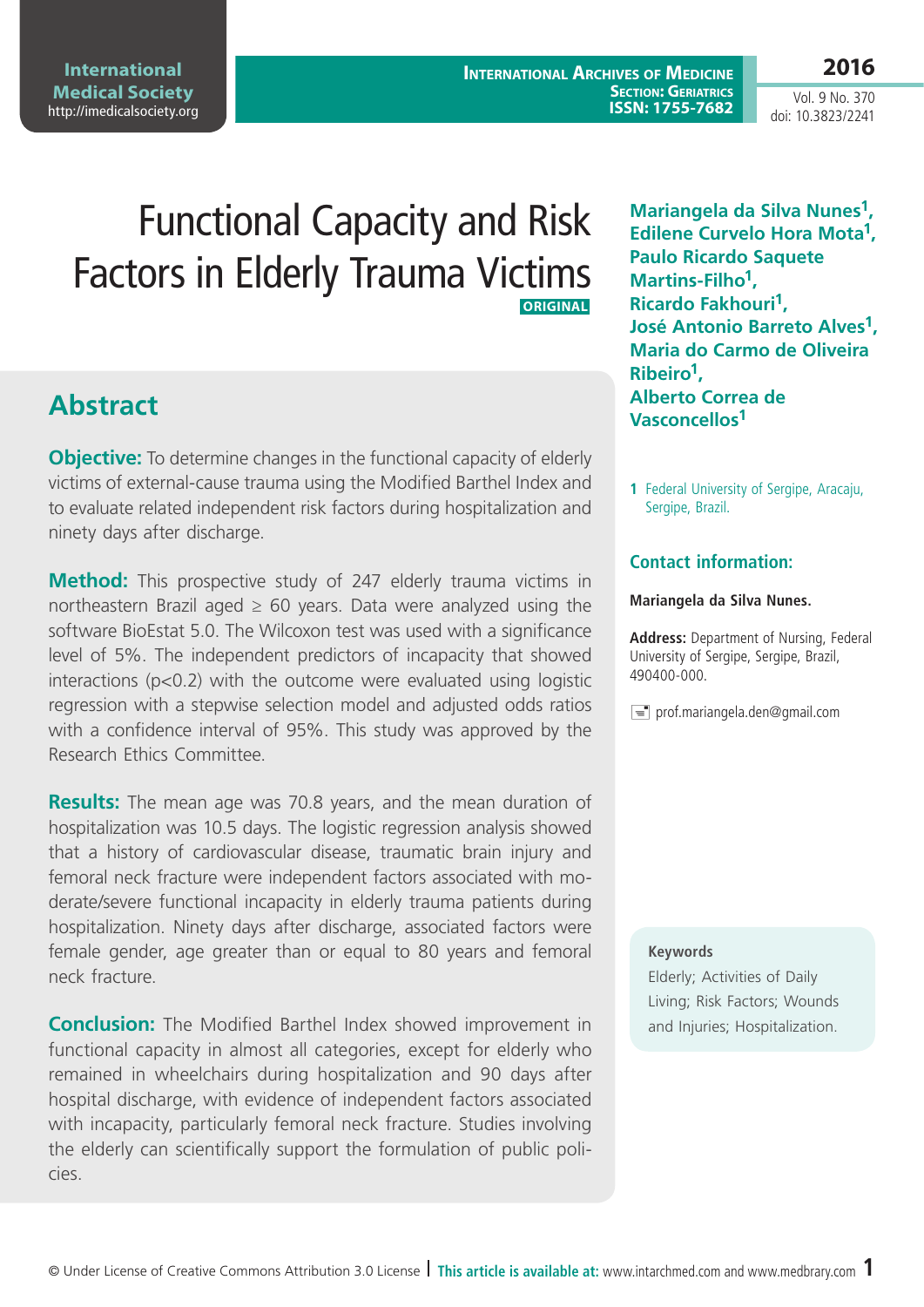**International Archives of Medicine SECTION: GERIATRICS ISSN: 1755-7682**

#### Vol. 9 No. 370 doi: 10.3823/2241

## **Introduction**

Population aging and urbanization represent a huge challenge for the  $21^{st}$  century as increased life expectancy results from fundamental gains in public health and living standards of the population. The elderly are considered productive and in many cases are a resource for their families and economies. They have therefore also become more exposed to risks during daily living and work activities [1, 2]. Risks to which the elderly are exposed can contribute to a decrease in the loss of functional capacity and quality of life. Functional capacity has become a new health paradigm and should reflect the functionality with which the individual performs daily living activities. When an elderly individual starts to depend on other people to perform these activities, it may be considered detrimental to their functional independence, social relationships and activities at more advanced ages [3, 4].

External causes such as physical violence, trauma, falls and traffic accidents have a great social and economic impact, involving long-term hospitalization and rehabilitation of the victim, which can vary according to the severity of the injury suffered and have lifelong physical and psychological consequences [5].

The occurrence of falls among the elderly is associated with several factors such as comorbidities and physiological changes due to aging, which may contribute to clinical complications after trauma [6]. In Brazil, it is clear that for the elderly to age in a healthy manner, special attention should be given to this population in public health policies regarding the maintenance of capacity and muscle strength through the encouragement of a healthier lifestyle [7].

The Modified Barthel Index (MBI) is one of the various instruments used to determine functional capacity. It was originally developed to monitor the performance of patients hospitalized for an extended time, with paralysis conditions before and after treatment, and to indicate the medical care necessary for such patients [8]. Due to its ease and speed of application, the MBI is now used as an evaluation instrument for neurological and musculoskeletal disorders and to predict hospitalization time, prognostics and consequences of discharge [9].

The MBI may be used on adults, not necessarily the elderly, with neuromuscular disorders such as stroke, spinal cord injuries and multiple sclerosis as well as for various musculoskeletal problems such as burns, heart disease, rheumatoid arthritis and amputations [10, 11].

The MBI evaluates daily living activities and functional independence through 10 activities/categories such as personal hygiene, bathing, feeding, toilet habits, climbing stairs, dressing, bladder control, bowel control, walking and/or use of a wheelchair and getting in and out of the chair/bed. Each category is scored according to the performance of the patient in performing the tasks independently, with some help or in a dependent manner and results in a total score that can range from 0 to 100 or can be scored in intervals that reflect the degree of dependency of the patients for daily living activities [9, 11, 12]. Cultural adaptation of the MBI was performed and validated for Brazil in 2004, and the instrument may help to prevent or delay the onset of disability [13, 14].

The objectives of this study were to determine changes in the functional capacity of elderly victims of external-cause trauma using the Modified Barthel Index and to evaluate independent risk factors for trauma in the elderly in terms of functional capacity.

## **Method**

### **Study Design**

This work was a prospective study of elderly victims of external-cause trauma who were admitted to a public hospital, a reference center for trauma victims, in the state of Sergipe, northeastern Brazil.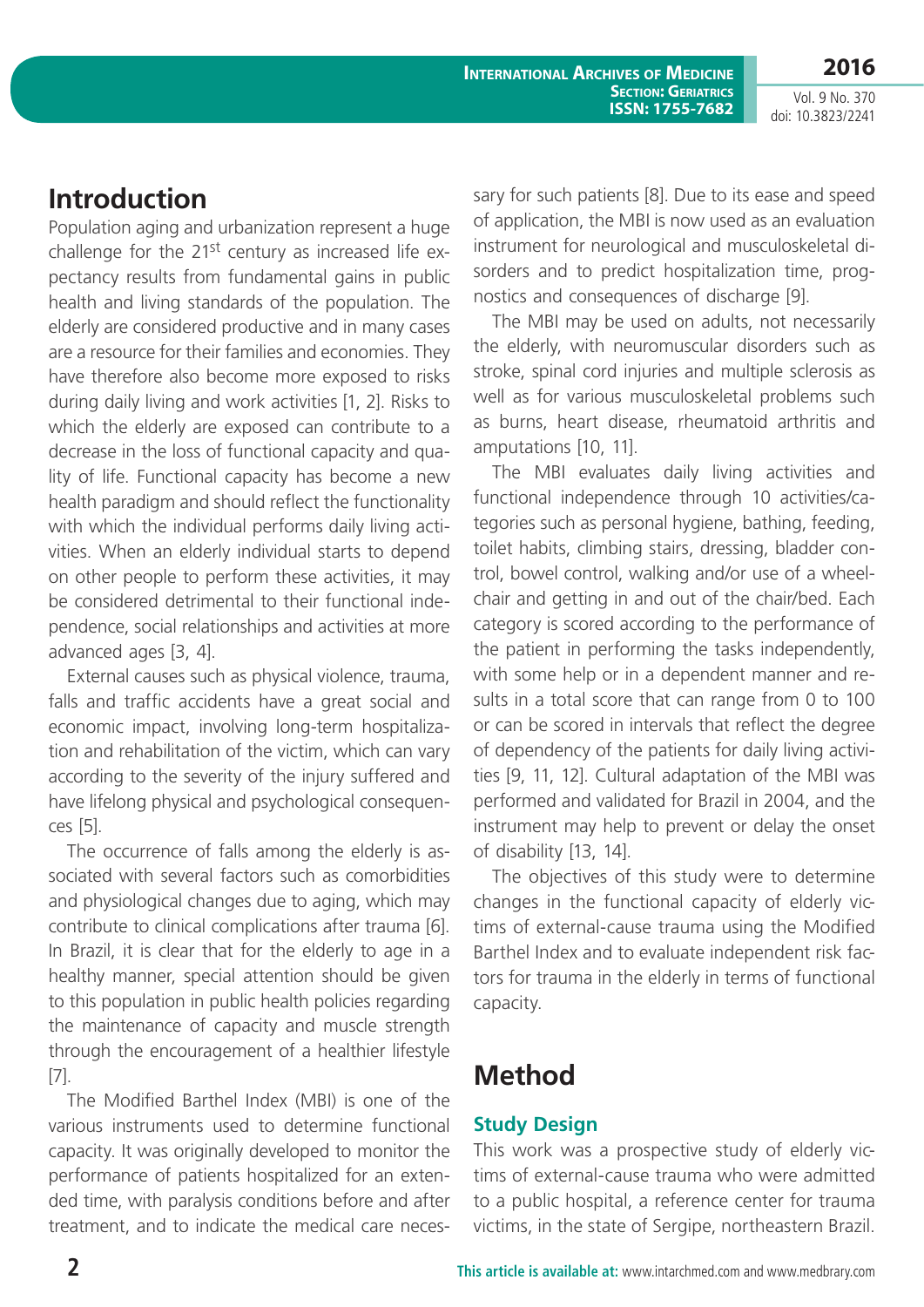Vol. 9 No. 370 doi: 10.3823/2241

The patients were monitored from admission to 90 days after hospital discharge. Data were collected from March to November 2013 in the hospital and at the victim's home. This study was entirely submitted and formally approved by the Research Ethics Committee at Federal University of Sergipe under protocol number 12629713.1.0000.5546. The identity and the rights of participants were preserved, as required by the National Board of Health of the Ministry of Health of Brazil, stated at Resolution number 466, edited in December 12, 2012. All elderly trauma victims voluntarily agreed to participate in this study by signing a writing consent. For those elderly trauma victims that coud not sign a writing consent because of cognitive, hearing/talking or visual disturbances or disorders, the writing consent was obtained by a legally authorised representative. This consent procedure was approved by the Research Ethics Committee at Ferderal University of Sergipe.

### **Eligibility criteria**

The convenience sample was non-probabilistic, chosen according to the spontaneous demand of elderly trauma victims who met the following inclusion criteria: both genders,  $\geq 60$  years, victim of external-cause trauma such as motor vehicle accidents, accidental injury, self-harm and physical violence; having been admitted to the emergency department within 48 hours after trauma; accompanied by family member or caregiver so that possible cognitive, auditory, visual or speech disorders did not hamper application of the evaluation instrument; agreed to participate in the study voluntarily or through the permission of caregivers or family members in the case of cognitive and/ or hearing impairment. The following were considered to be exclusion criteria for elderly victims of external-cause traumas: events of undetermined intent, medical and surgical care complications, unclassified external causes and refusal to participate in the study.

#### **Sample Size Calculation**

For calculation of the sample size, the total number of elderly victims of external-cause trauma hospitalized between January and December 2011 was used, according to data from the Hospital Information System of the Unified Health System (Sistema Único de Saúde), with an error of tolerance of 5%. A goal was set for the selection of at least 279 elderly victims of external-cause trauma.

### **Glasgow Coma Scale (GCS)**

The level of consciousness was measured by the GCS for all elderly trauma victims upon admission [15-17]. The patients were categorized into three groups according to the following scale: 3-8 major trauma, 9-12 moderate trauma and 13-15 mild trauma [18]. Variables related to gender, age, mechanism of injury, preexisting conditions and type of injury were also collected.

### **Modified Barthel Index (MBI)**

The MBI was used to evaluate functional capacity as reported by the patient, caregiver or family member as well as through direct observation by the researchers, based on descriptions of daily living activities relating to self-care, mobility, locomotion and evacuations. When the elderly victim was not able to read the questionnaire, the caregiver or the researchers read it so that he or she could respond. When the person was unconscious, physical examination determined the ability to perform the activities studied.

The sum of the values obtained in each activity produced a total score of 0-100. The elderly were categorized into two groups to determine the impairment of functional capacity: moderate to severe impairment (0-75 points) and light impairment to complete independence (76-100 points). The relationship between these groups and the clinical variables studied was then tested. Ninety days after hospital discharge, functional capacity was reevaluated at the victim's home. To facilitate pairing of the sample of the elderly during hospitalization and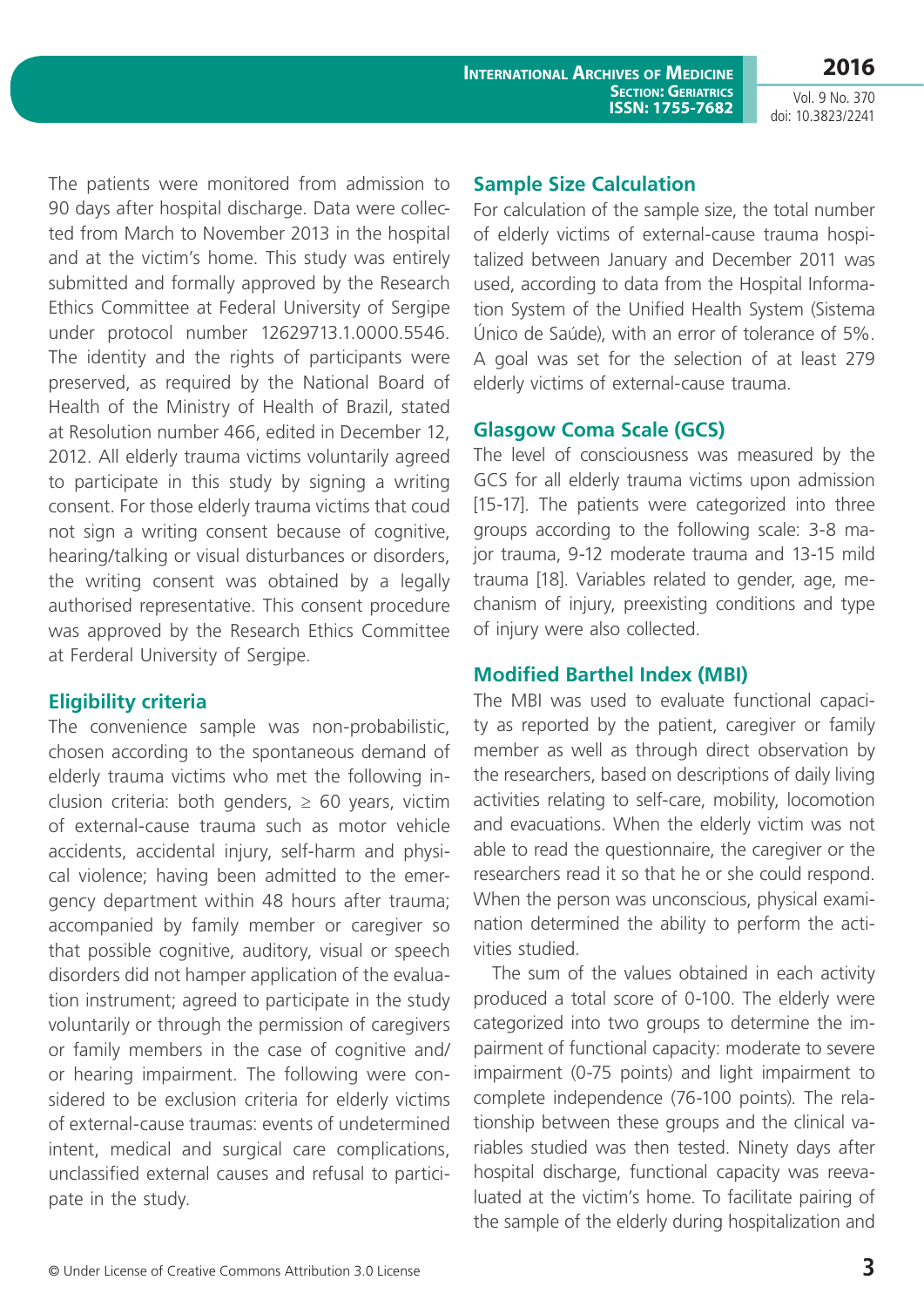**2016** Vol. 9 No. 370

doi: 10.3823/2241

90 days after discharge, all deaths were excluded. Thus, 247 reevaluations were performed.

#### **Statistical Analysis**

The data were stored and analyzed using the software BioEstat 5.0. The dependent variable was functional capacity measured by MBI and was expressed as the median (interquartile range). The values obtained during hospitalization and 90 days after discharge were compared using the Wilcoxon test at a significance level of 5%. Independent predictors of moderate to severe dependence during hospitalization and 90 days after discharge were initially evaluated using univariate logistic regression to reduce the number of potential confounders.

Subsequently, a multivariate logistic regression model was developed that incorporated the variables that had shown modest interactions  $(n<0.2)$ with the outcome of interest. These variables were entered into the model using stepwise selection and an adjusted odds ratio with 95% confidence interval and were used to determine the risk factors associated with moderate to severe dependence at both evaluation time points.

### **Results**

A total of 282 elderly victims of external-cause trauma were hospitalized during the study period. Of these patients, 30 died during hospital monitoring, and 5 died at home after being discharged. The final sample thus consisted of 247 elderly victims.

The mean age of patients completing the study was 70.8±9.5 years, with a mean hospital stay of 10.5±15.6 days. The MBI evaluation during hospitalization and 90 days after hospital discharge showed change with improved functional capacity in almost all surveyed categories, except for elderly victims who remained in a wheelchair 90 days after the trauma, for whom an increase in the level of dependency was observed **(Table 1)**, as demonstrated by the inability to move the chair over small distances

|  | <b>Table 1.</b> Modified Barthel Index categories during |
|--|----------------------------------------------------------|
|  | hospitalization and 90 days after hospital               |
|  | discharge.                                               |

| <b>Category</b>                       | <b>Hospitalization</b><br>P50 (P25-P75) | 90 days after<br>discharge P50<br>$(P25 - P75)$ | p-value  |
|---------------------------------------|-----------------------------------------|-------------------------------------------------|----------|
| Personal<br>hygiene                   | $1.0(1.0-3.0)$                          | $4.0(4.0 - 5.0)$                                | < 0.0001 |
| <b>Bathing</b>                        | $1.0(1.0-3.0)$                          | $4.0(4.0 - 5.0)$                                | < 0.0001 |
| Feeding                               | $5.0(2.0-8.0)$                          | $8.0 (8.0 - 10.0)$                              | < 0.0001 |
| Toilet habits                         | $2.0(0.0-5.0)$                          | $8.0 (8.0 - 10.0)$                              | < 0.0001 |
| Climbing<br>stairs                    | $0.0 (0.0 - 5.0)$                       | $8.0(5.0-10.0)$                                 | < 0.0001 |
| Dressing                              | $0.0 (0.0 - 5.0)$                       | $8.0(5.0 - 10.0)$                               | < 0.0001 |
| Bladder<br>control                    | $10.0 (8.0 - 10.0)$                     | 10.0 (10.0-10.0)                                | < 0.0001 |
| <b>Bowel</b><br>control               | $10.0 (8.0 - 10.0)$                     | 10.0 (10.0-10.0)                                | < 0.0001 |
| Walking                               | $0.0 (0.0 - 8.0)$                       | 12.0 (8.0-12.0)                                 | < 0.0001 |
| Wheelchair                            | $5.0(0.0-5.0)$                          | $0.0 (0.0 - 0.0)$                               | 0.0002   |
| Getting in<br>and out of<br>chair/bed | $3.0(0.0-8.0)$                          | $12.0 (8.0 - 12.0)$                             | < 0.0001 |
| Total                                 | 38.0 (23.5-64.5) 82.0 (65.5-94.0)       |                                                 | < 0.0001 |

and confirmed by the median value, which decreased by 5 points.

**Table 2** shows the association between the clinical variables studied and the level of dependency measured by the MBI during hospitalization. The frequency of moderate/severe functional dependence was significantly higher among elderly women

**Table 2.** Factors associated with moderate and severe dependency in elderly trauma victims during hospitalization.

| <b>Variables</b> | n   | <b>Barthel</b><br>Index≤75<br>(%) | OR (95% CI)      | p-value |  |  |
|------------------|-----|-----------------------------------|------------------|---------|--|--|
| Gender           |     |                                   |                  |         |  |  |
| Male             | 132 | 102(77.2)                         | $2.5(1.2-5.2)$   | 0.017   |  |  |
| Female           | 115 | 103 (89.5)                        |                  |         |  |  |
| Age (years)      |     |                                   |                  |         |  |  |
| 60-69            | 136 | 105(77.2)                         |                  |         |  |  |
| 70-79            | 58  | 48 (82.7)                         | $1.4(0.6 - 3.1)$ | 0.499   |  |  |
| $\geq 80$        | 53  | 52 (98.1)                         | 10.8 (1.3-87.8)  | 0.017   |  |  |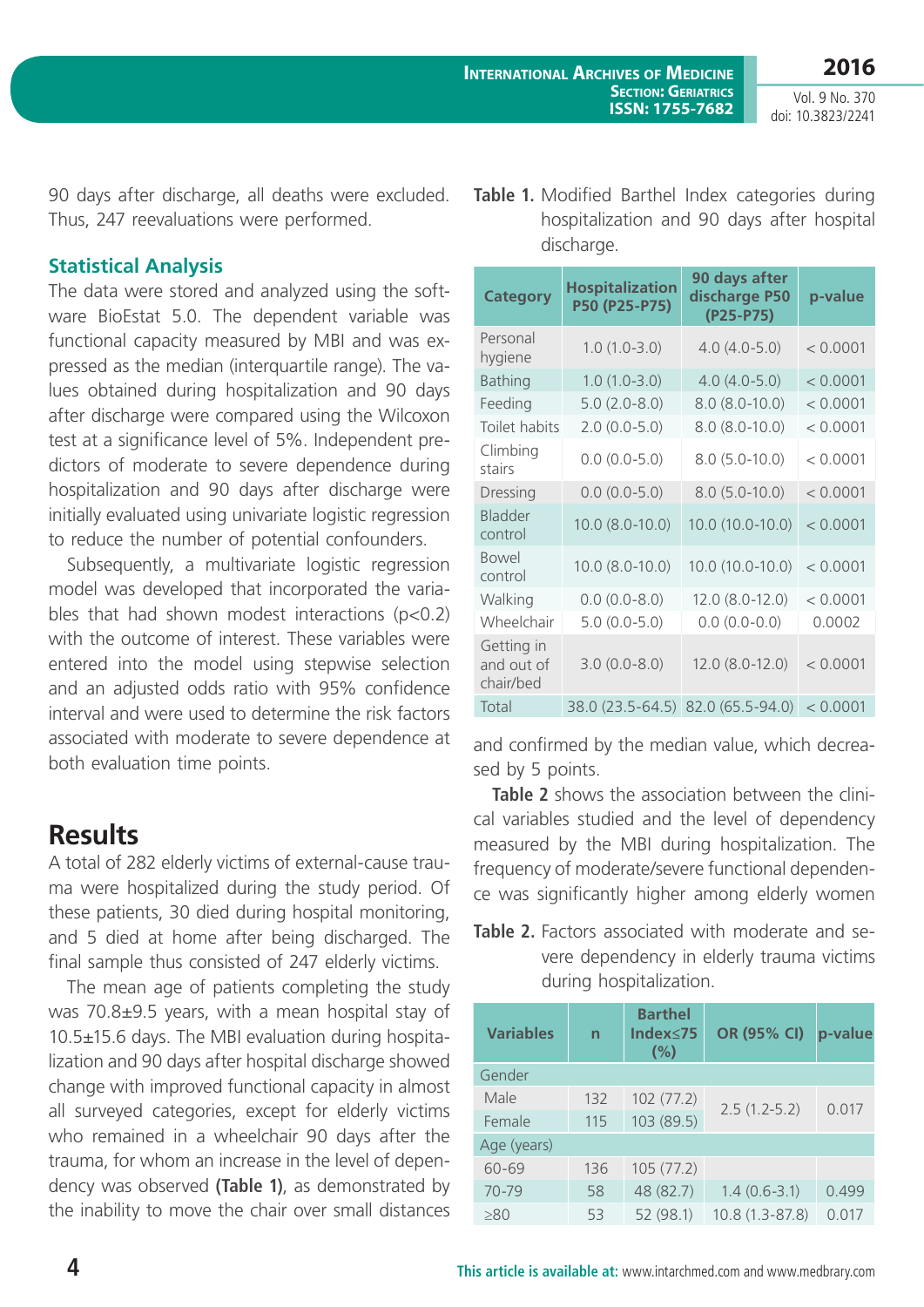Vol. 9 No. 370 doi: 10.3823/2241

| <b>Variables</b>                   | 'n             | <b>Barthel</b><br>Index <75<br>$(\% )$ | OR (95% CI)               | p-value |  |  |  |
|------------------------------------|----------------|----------------------------------------|---------------------------|---------|--|--|--|
| Fall                               |                |                                        |                           |         |  |  |  |
| Yes                                | 161            | 143 (88.8)                             | $3.1(1.6-6.1)$            |         |  |  |  |
| <b>No</b>                          | 86             | 62(72.1)                               |                           | 0.002   |  |  |  |
| Traffic accident                   |                |                                        |                           |         |  |  |  |
| Yes                                | 54             | 46 (85.1)                              | $1.2(0.5-2.8)$            | 0.799   |  |  |  |
| No                                 | 193            | 159 (82.4)                             |                           |         |  |  |  |
| Physical violence                  |                |                                        |                           |         |  |  |  |
| Yes                                | 17             | 9(52.9)                                |                           |         |  |  |  |
| <b>No</b>                          | 230            | 196 (85.2)                             | $0.2(0.07-0.5)$           | 0.002   |  |  |  |
| History of endocrine disease       |                |                                        |                           |         |  |  |  |
| Yes                                | 54             | 48 (88.8)                              |                           |         |  |  |  |
| <b>No</b>                          | 193            | 157 (81.3)                             | $1.8(0.7-4.6)$            | 0.272   |  |  |  |
| History of cardiovascular disease  |                |                                        |                           |         |  |  |  |
| Yes                                | 191            | 169 (88.4)                             |                           |         |  |  |  |
| <b>No</b>                          | 56             | 36(64.2)                               | $4.2(2.1-8.6)$            | < 0.001 |  |  |  |
| History of respiratory disease     |                |                                        |                           |         |  |  |  |
| Yes                                | $\overline{4}$ | 4(100.0)                               |                           |         |  |  |  |
| <b>No</b>                          | 243            | 201 (82.7)                             | $1.9(0.1 - 35.9)$         | 0.669   |  |  |  |
| History of musculoskeletal disease |                |                                        |                           |         |  |  |  |
| Yes                                | 134            | 118 (88.0)                             |                           |         |  |  |  |
| <b>No</b>                          | 113            | 87 (76.9)                              | $2.2(1.1-4.3)$            | 0.032   |  |  |  |
| History of neurological disease    |                |                                        |                           |         |  |  |  |
| Yes                                | 17             | 17 (100.0)                             |                           |         |  |  |  |
| <b>No</b>                          | 230            | 188 (81.7)                             | $7.9(0.5-133.8)$          | 0.152   |  |  |  |
| History of psychiatric disease     |                |                                        |                           |         |  |  |  |
| Yes                                | 7              | 6(85.7)                                |                           |         |  |  |  |
| <b>No</b>                          | 240            | 199 (82.9)                             | $1.2(0.1-10.5)$           | 0.752   |  |  |  |
| History of neoplastic disease      |                |                                        |                           |         |  |  |  |
| Yes                                | 3              | 3(100.0)                               |                           |         |  |  |  |
| <b>No</b>                          | 244            | 202 (82.7)                             | $1.5(0.07-29.0)$          | 0.800   |  |  |  |
| Traumatic brain injury             |                |                                        |                           |         |  |  |  |
| Yes                                | 62             | 55 (88.7)                              |                           |         |  |  |  |
| <b>No</b>                          | 185            | 150 (81.1)                             | $1.9(0.8-4.5)$            | 0.151   |  |  |  |
| Femoral neck injury                |                |                                        |                           |         |  |  |  |
| Yes                                | 87             | 86 (98.8)                              |                           |         |  |  |  |
| <b>No</b>                          | 160            | 119 (74.4)                             | $29.6(4.0-219.6) < 0.001$ |         |  |  |  |
| Fracture of tibia and/or fibula    |                |                                        |                           |         |  |  |  |
| Yes                                | 14             | 12 (85.7)                              |                           |         |  |  |  |
| <b>No</b>                          | 233            | 193 (82.8)                             | $1.2(0.3-5.8)$            | 0.930   |  |  |  |
| Thoracic trauma                    |                |                                        |                           |         |  |  |  |
| Yes                                | 13             | 9(69.2)                                |                           |         |  |  |  |
| No                                 | 234            | 196 (83.8)                             | $0.4(0.1-1.5)$            | 0.328   |  |  |  |

| <b>Variables</b>          | n   | <b>Barthel</b><br>$Index<$ 75<br>(%) | OR (95% CI)     | p-value |  |  |
|---------------------------|-----|--------------------------------------|-----------------|---------|--|--|
| Rachimedular Trauma       |     |                                      |                 |         |  |  |
| Yes                       | 9   | 6(66.6)                              |                 |         |  |  |
| No                        | 238 | 199 (83.6)                           | $0.4(0.1-1.6)$  | 0.380   |  |  |
| Upper limb fracture       |     |                                      |                 |         |  |  |
| Yes                       | 25  | 20 (80.0)                            |                 | 0.888   |  |  |
| <b>No</b>                 | 222 | 185 (83.3)                           | $0.8(0.3-2.3)$  |         |  |  |
| <b>Glasgow Coma Score</b> |     |                                      |                 |         |  |  |
| $3 - 8$                   | 5   | 5(100.0)                             | $2.6(0.1-48.3)$ | 0.518   |  |  |
| $9 - 12$                  | 27  | 26 (96.2)                            | $6.1(0.8-46.5)$ | 0.080   |  |  |
| $13 - 15$                 | 215 | 174 (80.9)                           |                 |         |  |  |

aged 80 years or over, victims of falls or physical violence, patients with a history of cardiovascular, musculoskeletal or neurological disease, patients who suffered traumatic brain injury (TBI) or femoral neck fracture and patients whose GCS score was between 9 and 12 points.

**Table 3.** Independent risk factors for moderate and severe dependency in elderly trauma victims during hospitalization with logistic regression analysis.

| <b>Variable</b>                         | <b>Regression</b><br>coefficient | OR (95% CI)      | p-value |
|-----------------------------------------|----------------------------------|------------------|---------|
| History of<br>cardiovascular<br>disease | 1.415                            | $4.1(1.9-9.1)$   | 0.0005  |
| Traumatic brain<br>injury               | 1.614                            | $5.0(2.0-12.8)$  | 0.0007  |
| Femoral neck<br>fracture                | 3.830                            | 46.0 (6.1-349.1) | 0.0002  |

The results of the logistic regression analysis **(Table 3)** showed that a history of cardiovascular disease, TBI and femoral neck fracture were independent factors associated with moderate/severe functional incapacity in elderly trauma patients during hospitalization.

The frequency of moderate/severe functional dependency 90 days after hospital discharge **(Table 4)**  was significantly higher among elderly females aged 70 years or older, victims of falls, traffic accidents or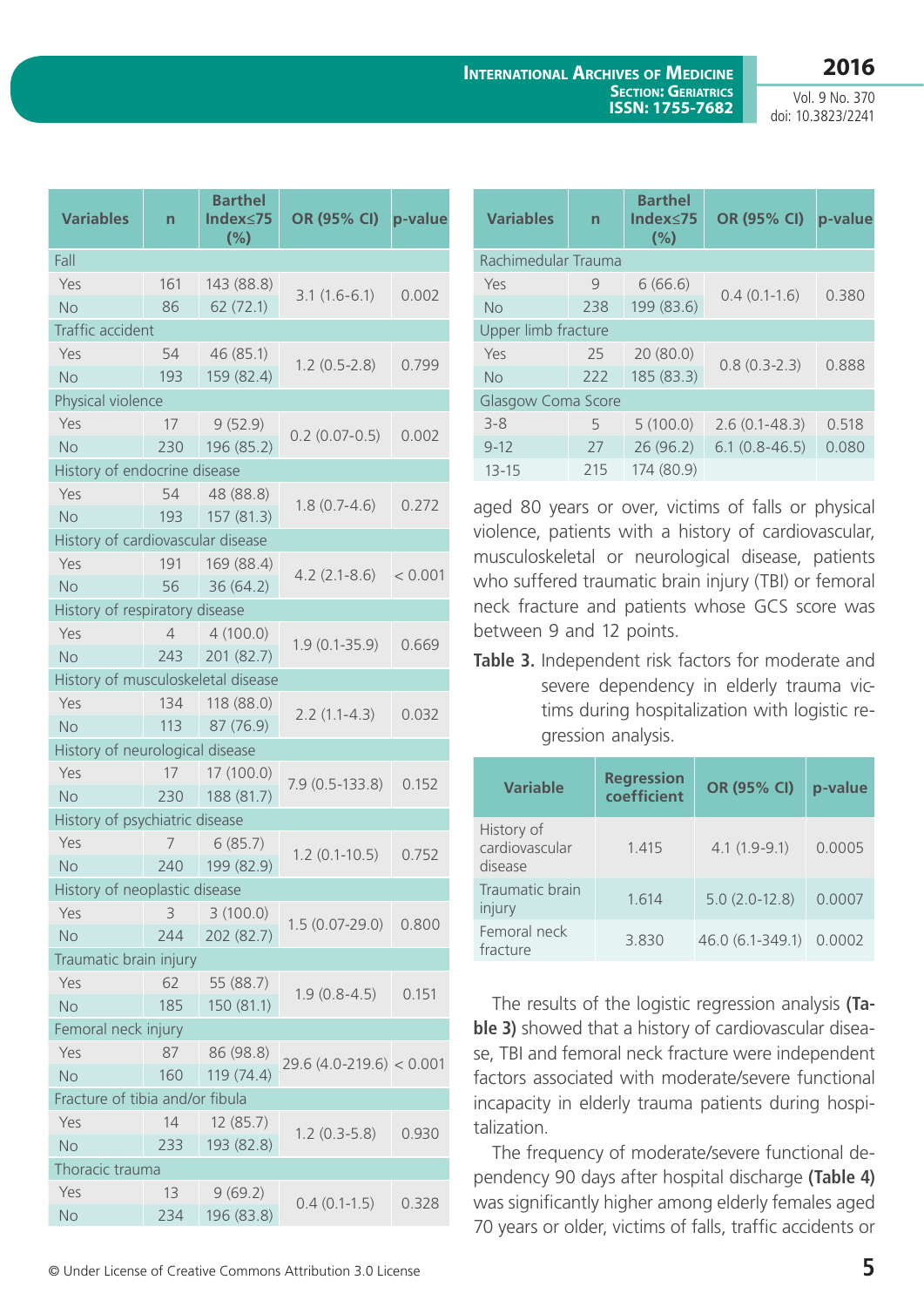Vol. 9 No. 370 doi: 10.3823/2241

**Table 4.** Factors associated with moderate and severe dependency in elderly trauma victims 90 days after hospital discharge.

| <b>Variables</b>                   | n              | <b>Barthel</b><br>Index≤75<br>(%) | OR (95% CI)       | p-value |  |  |  |
|------------------------------------|----------------|-----------------------------------|-------------------|---------|--|--|--|
| Gender                             |                |                                   |                   |         |  |  |  |
| Male                               | 132            | 29 (22.0)                         |                   |         |  |  |  |
| Female                             | 115            | 70 (60.9)                         | $5.5(3.2-9.6)$    | < 0.001 |  |  |  |
| Age (years)                        |                |                                   |                   |         |  |  |  |
| 60-69                              | 136            | 26 (19.1)                         |                   |         |  |  |  |
| 70-79                              | 58             | 28 (48.3)                         | $4.0(2.0 - 7.7)$  | < 0.001 |  |  |  |
| $\geq 80$                          | 53             | 45 (84.9)                         | 23.8 (10.0-56.2)  | < 0.001 |  |  |  |
| Fall                               |                |                                   |                   |         |  |  |  |
| Yes                                | 161            | 143 (88.8)                        |                   |         |  |  |  |
| <b>No</b>                          | 86             | 62(72.1)                          | $6.4(3.3-12.5)$   | < 0.001 |  |  |  |
| Traffic accident                   |                |                                   |                   |         |  |  |  |
| Yes                                | 54             | 46 (85.1)                         | $0.4(0.2-0.7)$    | 0.004   |  |  |  |
| No                                 | 193            | 159 (82.4)                        |                   |         |  |  |  |
| Physical violence                  |                |                                   |                   |         |  |  |  |
| Yes                                | 17             | 9(52.9)                           | $0.1(0.01-0.7)$   | 0.006   |  |  |  |
| <b>No</b>                          | 230            | 196 (85.2)                        |                   |         |  |  |  |
| History of endocrine disease       |                |                                   |                   |         |  |  |  |
| Yes                                | 54             | 48 (88.8)                         | $2.0(1.1-3.8)$    | 0.032   |  |  |  |
| <b>No</b>                          | 193            | 157 (81.3)                        |                   |         |  |  |  |
| History of cardiovascular disease  |                |                                   |                   |         |  |  |  |
| Yes                                | 191            | 169 (88.4)                        | $1.9(1.0-3.7)$    | 0.065   |  |  |  |
| <b>No</b>                          | 56             | 36(64.2)                          |                   |         |  |  |  |
| History of respiratory disease     |                |                                   |                   |         |  |  |  |
| Yes                                | $\overline{4}$ | 4(100.0)                          | $4.6(0.5 - 44.8)$ | 0.356   |  |  |  |
| <b>No</b>                          | 243            | 201 (82.7)                        |                   |         |  |  |  |
| History of musculoskeletal disease |                |                                   |                   |         |  |  |  |
| Yes                                | 134            | 118 (88.0)                        | $1.8(1.1-3.0)$    | 0.042   |  |  |  |
| No                                 | 113            | 87 (76.9)                         |                   |         |  |  |  |
| History of neurological disease    |                |                                   |                   |         |  |  |  |
| Yes                                | 17             | 17 (100.0)                        | $2.3(0.8-6.2)$    | 0.169   |  |  |  |
| No                                 | 230            | 188 (81.7)                        |                   |         |  |  |  |
| History of psychiatric disease     |                |                                   |                   |         |  |  |  |
| Yes                                | 7              | 6(85.7)                           | $1.1(0.2-5.1)$    | 0.811   |  |  |  |
| No                                 | 240            | 199 (82.9)                        |                   |         |  |  |  |
| History of neoplastic disease      |                |                                   |                   |         |  |  |  |
| Yes                                | 3              | 3(100.0)                          | $3.0(0.3 - 33.9)$ | 0.725   |  |  |  |
| No                                 | 244            | 202 (82.7)                        |                   |         |  |  |  |

| <b>Variables</b>                | 'n                     | <b>Barthel</b><br>Index≤75<br>$(\% )$ | OR (95% CI)        | p-value |  |  |  |  |
|---------------------------------|------------------------|---------------------------------------|--------------------|---------|--|--|--|--|
|                                 | Traumatic brain injury |                                       |                    |         |  |  |  |  |
| Yes                             | 62                     | 55 (88.7)                             | $0.6(0.4-1.2)$     | 0.193   |  |  |  |  |
| <b>No</b>                       | 185                    | 150 (81.1)                            |                    |         |  |  |  |  |
| Femoral neck fracture           |                        |                                       |                    |         |  |  |  |  |
| Yes                             | 87                     | 86 (98.8)                             | $13.4(7.1 - 25.2)$ | < 0.001 |  |  |  |  |
| <b>No</b>                       | 160                    | 119 (74.4)                            |                    |         |  |  |  |  |
| Fracture of tibia and/or fibula |                        |                                       |                    |         |  |  |  |  |
| Yes                             | 14                     | 12(85.7)                              | $0.4(0.1-1.4)$     | 0.236   |  |  |  |  |
| No                              | 233                    | 193 (82.8)                            |                    |         |  |  |  |  |
| Thoracic trauma                 |                        |                                       |                    |         |  |  |  |  |
| Yes                             | 13                     | 9(69.2)                               | $0.1(0.01-0.9)$    | 0.029   |  |  |  |  |
| No                              | 233                    | 196 (83.8)                            |                    |         |  |  |  |  |
| Rachimedular Trauma             |                        |                                       |                    |         |  |  |  |  |
| Yes                             | 9                      | 6(66.6)                               | $0.4(0.08-2.0)$    | 0.443   |  |  |  |  |
| No                              | 238                    | 199 (83.6)                            |                    |         |  |  |  |  |
| Upper limb fracture             |                        |                                       |                    |         |  |  |  |  |
| Yes                             | 25                     | 20 (80.0)                             | $0.3(0.1-0.9)$     |         |  |  |  |  |
| <b>No</b>                       | 222                    | 185 (83.3)                            |                    | 0.052   |  |  |  |  |

physical violence, patients with a history of endocrine, cardiovascular, musculoskeletal or neurological diseases and patients who had suffered TBI, femoral neck fracture, chest trauma or fracture of the upper limbs.

The results of the logistic regression analysis **(Table 5)** showed that female gender, age greater than or equal to 80 years and femoral neck fracture are independent factors associated with moderate/severe functional incapacity in elderly victims of external-cause trauma 90 days after discharge.

**Table 5.** Independent risk factors for moderate to severe dependency in elderly trauma victims 90 days after hospital discharge with logistic regression analysis.

| <b>Variable</b>          | <b>Regression</b><br>coefficient | OR (95% CI)              | p-value  |
|--------------------------|----------------------------------|--------------------------|----------|
| Female gender            | 0.898                            | $2.5(1.2-4.9)$           | 0.010    |
| Age≥80 years             | 2.024                            | $7.6(3.5-16.2)$          | < 0.0001 |
| Femoral neck<br>fracture | 2.050                            | $7.8(3.8-15.9) < 0.0001$ |          |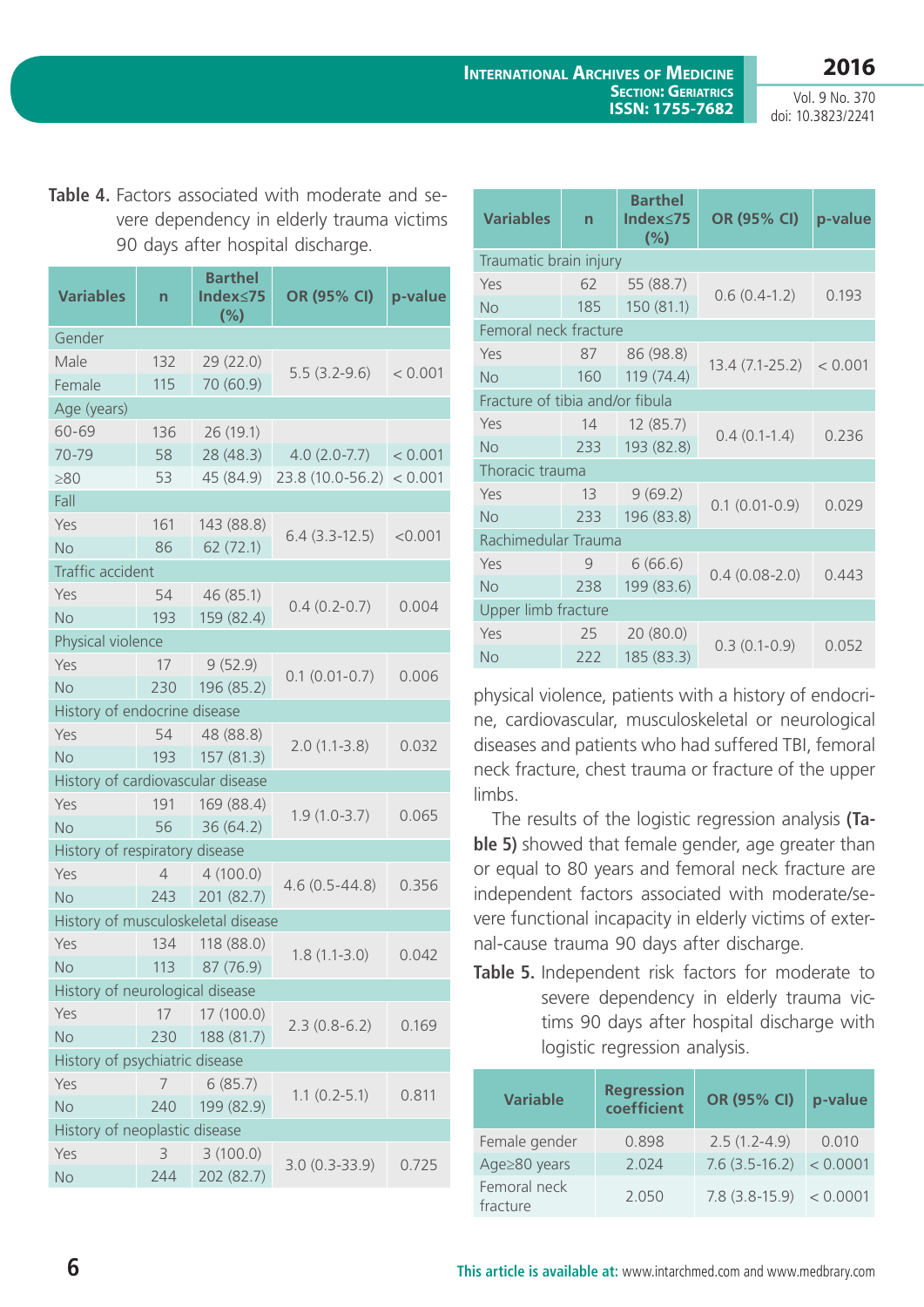Vol. 9 No. 370 doi: 10.3823/2241

## **Discussion**

The longer life expectancy of the population in recent decades and the increasing social participation of older people both make the elderly more vulnerable to trauma and accidental injury. This study evaluated the functional capacity of hospitalized elderly trauma victims using the MBI. Evidence of significant functional impairment during hospitalization, including bladder and bowel control, was found in all categories. Despite the maximum MBI score being in the 50<sup>th</sup> and 75<sup>th</sup> interguartile, 25% of the sample needed supervision and presented incontinence due to loss of control of the bladder and anal sphincters. This result may be related to difficulty in accessing the toilet as a function of the functional impairment in walking, which showed the lowest value in the  $25<sup>th</sup>$  and  $50<sup>th</sup>$  interquartile.

However, 90 days after hospital discharge, a change was observed with improved functional capacity in almost all categories studied, except for the wheelchair category, which showed severe functional dependence after hospitalization. However, studies on elderly hospitalized due to external-cause trauma that relate capacities to MBI categories are still scarce, which makes comparative analysis difficult.

A score  $\leq$  75 points on the MBI was considered to define moderate to severe dependency, as in previous studies [19-21]. Multivariate logistic regression revealed that at the time of hospitalization, the independent factors that showed a relationship with MBI  $\leq$  75 points were a history of cardiovascular disease, TBI and femoral neck fracture. Ninety days after hospital discharge, the independent factors were female gender with age ≥80 years and femoral neck fracture, which showed a 46 times greater chance of loss of functionality. These results are similar to the results of studies that have shown a predominance of elderly women, 70 or older, fall victims [1, 2, 22-27], TBI [24, 28] and associated comorbidities [25, 29, 30].

To quantify the severity of TBI victims, many studies have used the GCS [15, 16, 31] during the first 72 hours after injury, which can assist in predicting outcome and in determining the care necessary for the victim [17]. In this study, the majority of TBI victims had a GCS score between 13-15 points, which is considered mild trauma.

There may be a decrease in functional capacity in the elderly who are suffering from chronic diseases and do not adhere to treatment, which contributes to arterial complications and cardiovascular problems [25, 32] as well as increased likelihood of mortality, disability and cognitive impairment in older adults with endocrine disease such as diabetes mellitus [33]. The presence of musculoskeletal disease such as osteoporosis and the occurrence of falls are distinct conditions and, when associated, promote fractures in the elderly population, with increased morbidity and mortality [34].

In this study, there was a twofold increase in the risk of functional incapacity among patients with a history of musculoskeletal disease, both during hospitalization and 90 days after hospital discharge. However, the logistic regression analysis did not indicate a history of musculoskeletal disease as an independent factor. This result can be explained by the fact that musculoskeletal disorders are risk factors for femoral neck fracture; however, alone they cannot contribute directly to moderate to severe functional dependency.

The main orthopedic injury observed in this study was femoral neck fracture, which remained an independent risk factor for loss of functional independence during hospitalization and also 90 days after hospital discharge. Functional impairment in walking is directly related to femoral neck fracture and is also related to the elderly person remaining in bed with real difficulty in moving during hospitalization and also in the home after hospital discharge. Functional impairment in walking may contribute to skin lesions due to prolonged recumbence in bed and to absence from the economic and social activities that were performed before the traumatic event.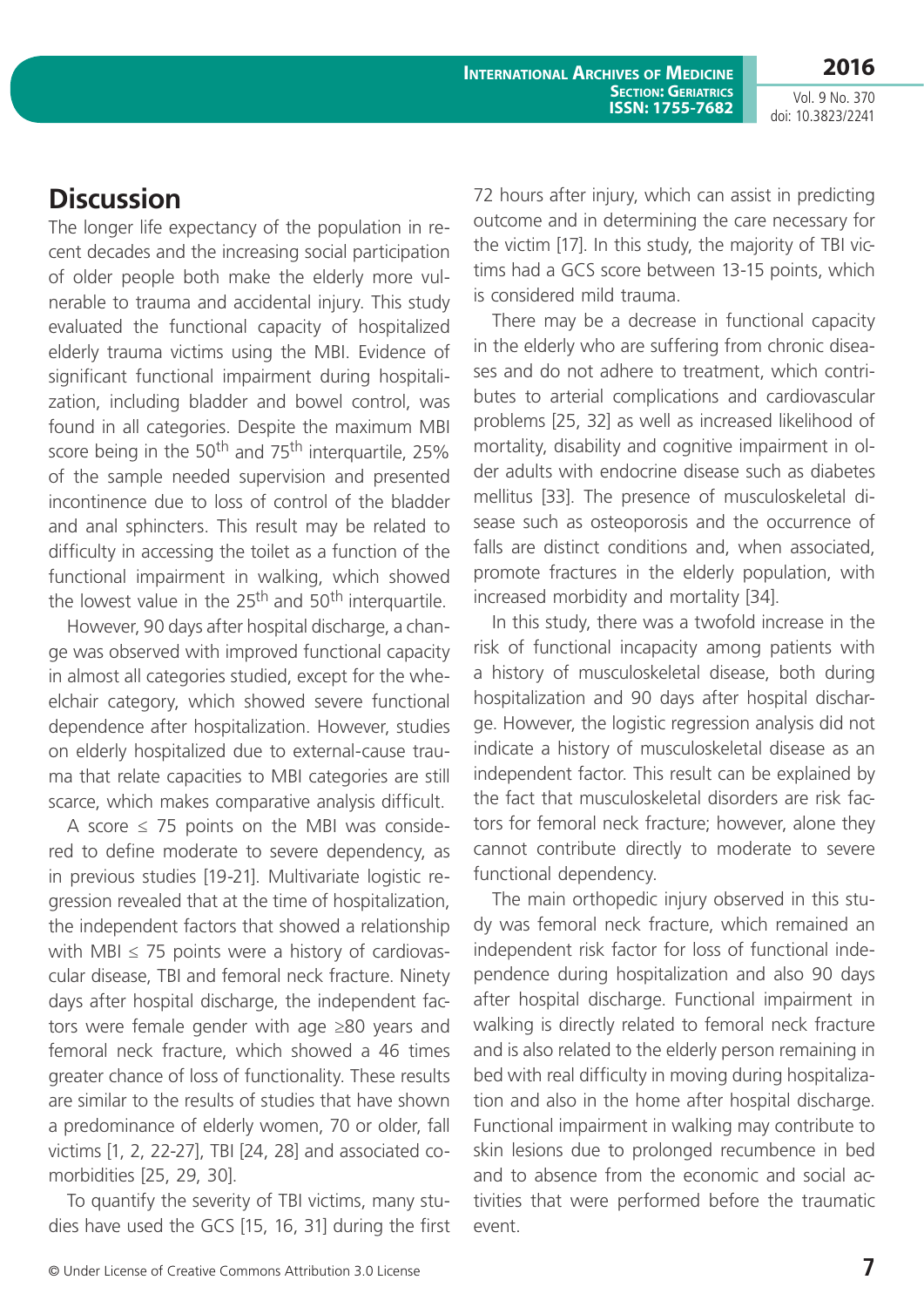Vol. 9 No. 370 doi: 10.3823/2241

The most common mechanisms of traumatic injury in the elderly are falls with a predisposition to femoral fracture [24, 35, 36]. Falls may be associated with the use of multiple drugs [37], the decline in functional activity, weakness and postural instability in walking [6,38] indicating the need for specialized care to maintain conditions that favor recovery and quality of life.

However, the psychomotor reaction speed of individuals who have some difficulty with postural balance may be considered an important predictor of falls, as it is directly related to the responsiveness of the elderly at the time of the trauma event [27]. In this context, the maintenance of appropriate social activity after the occurrence of femoral fracture as a result of a fall represents a challenge for health professionals.

While the main limitation of this study was the lack of investigation of home environmental factors that might contribute to accidents and injuries or even hinder functional recovery of the elderly, its strength lies in the investigation of the functional capacity of elderly trauma victims using the MBI, while hospitalized and at home, with no segment loss during analysis. The scarcity of published studies on this subject underlines its importance.

In summary, this study identified five risk factors associated with moderate to severe functional dependency in elderly victims of external-cause trauma, among which femoral neck fracture was particularly important because 90 days after hospital discharge, it remained a factor associated with functional impairment according to the MBI.

It is very important to address this subject in the elderly to scientifically support the development of public policies and decision-making aimed at this population group, which will allow the appropriate use of public resources for the promotion of disease prevention and improvement in the quality of life of the elderly.

#### **Disclosure statement**

The authors declare no conflict of interest.

### **References**

- **1.** Famà F, Murabito M, Beccaria A et al. Polytrauma in geriatric patients: incidence and mortality. *BMC Geriatr* 2011; 11(suppl 1): A13.
- **2.** Lima RS, Campos MLP. Perfil do idoso vítima de trauma atendido em uma Unidade de Urgência e Emergência*. Rev esc enferm USP* 2011; 45(3): 659-664.
- **3.** Rosa TEC, Benicio MHD'A, Latorre MRDO, Ramos LR. Fatores determinantes da capacidade funcional entre idosos. *Rev Saúde Pública 2003*; 37(1): 40-48.
- **4.** Aires M, Paskulin LMG, Morais EP. Capacidade funcional de idosos mais velhos: estudo comparativo em três regiões do Rio Grande do Sul. *Rev Latino-Am. Enfermagem 2010* Jan-Feb; 18(1): [about 7 p.].
- **5.** Mello-Jorge MHPD, Koizumi MS. Gastos governamentais do SUS com internações hospitalares por causas externas: análise no Estado de São Paulo 2000. *Rev Bras Epidemiol* 2004;7(2): 228-238.
- **6.** Rubenstein LZ. Falls in older people: epidemiology, risk factors and strategies for prevention. *Age Ageing* 2006; 35(S2): ii37 ii41.
- **7.** Instituto Brasileiro de Geografia e Estatística (IBGE) [cited 2013 Jul 20]. Available from: [http://www.ibge.gov.br](http://www.ibge.gov.br/home/estatistica/populacao/projecao_da_populacao/2013/default_tab.shtm)
- **8.** Mahoney FI, Barthel DW. Functional evaluation: the Barthel Index. *Md State Med J* 1965; 14: 61-65.
- **9.** Nazzal M, Sa'Adah MA, Al-Ansaris D et al. Stroke rehabilitation: application and analysis of the modified Barthel index in an Arab community. *Disability & Rehabilitation* 2001; 23(1): 36- 42.
- **10.** Shah S, Vanclay F, Cooper B. Improving the sensitivity of the Barthel Index for stroke rehabilitation. *J Clin Epidemiol* 1989; 42(8): 703-709.
- **11.** Hocking C, Williams M, Broad J, Baskett J. Sensitivity of Shah, Vanclay and Cooper's modified Barthel Index. *Clin Rehabil* 1999; 13: 141-147.
- **12.** Minosso JSM, Amendola F, Alvarenga MRM, Oliveira MAC. Validação, no Brasil, do Índice de Barthel em idosos atendidos em ambulatórios. *Acta paul. enferm* 2010; 23(2): 218-223.
- **13.** Guimarães RB, Guimarães RB. Validação e adaptação cultural para a língua portuguesa de escalas de avaliação funcional em doenças cerebrovasculares: uma tentativa de padronização e melhora da qualidade de vida. *Rev Bras Neurol* 2004; 40(3): 5-13.
- **14.** Nascimento CM, Ribeiro AQ, Cotta RMM et al. Factors associated with functional ability in Brazilian elderly. *Arch Gerontol Geriatr* 2012; 54: e89-e94.